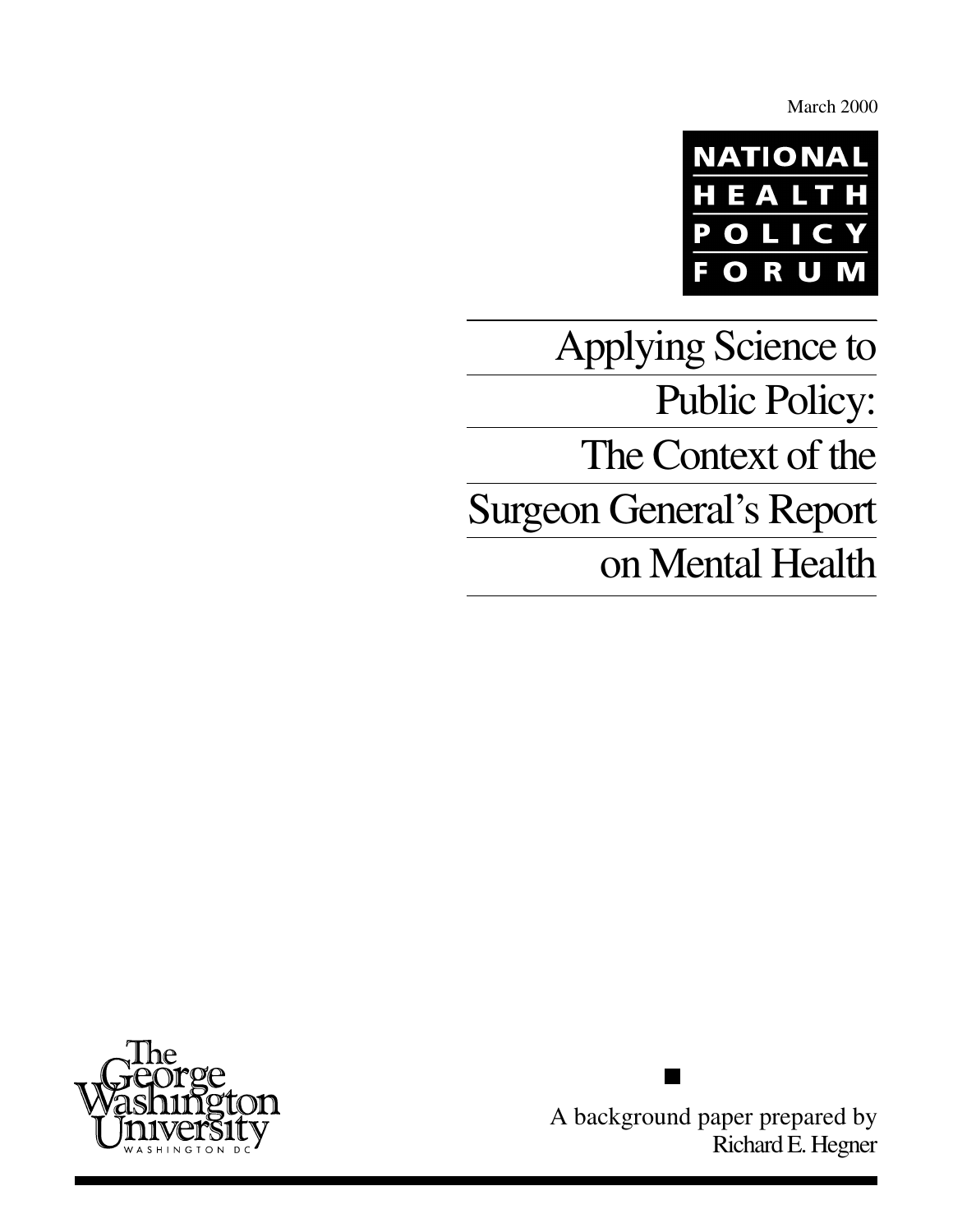When David Satcher, M.D., Ph.D., issued *Mental Health: A Report of the Surgeon General* on December 13, 1999, some commentators remembered earlier surgeon generals' reports and their effect on public policy, particularly the first report which launched the nation's campaign against smoking in 1964. In a front page article the next day, Robert Pear of the *New York Times* commented: "The report is significant because it meticulously analyzes huge amounts of data and puts the imprimatur of the government on the findings, just as the surgeon general's report on smoking and health did in 1964."1 The latest report was the 50th since the report on smoking but the first to deal with issues in the area of mental health. (Twenty-eight of the earlier Surgeon Generals' reports had addressed tobacco issues.) In many ways, it is not surprising that it has taken so long to turn to this area of health policy, since it has not been unusual for health policymakers to give mental health wide berth. To many health policy experts, the area of mental health has seemed alien, dealing as it does with separate systems of services, including psychology, social services, housing, and income support.

Yet, among the key findings of the report issued by Satcher is one he highlighted at the press conference on December 13: "There's no scientific reason to differentiate between mental health and other kinds of health. Mental illnesses are physical illnesses." The report is the result of a review of more than 3,000 research monographs and thus rests on a solid foundation of state-of-the-art science in the area of mental health. The *Washington Post* reported on December 14: "[Satcher] said he hoped the report would have the lasting impact of the initial report on smoking, but that it would 'be more effective than the smoking report in terms of actually changing how people lived.'"

The purpose of this background paper is to review the report in terms of the political, historical, economic, and attitudinal forces which have shaped mental health policy in the United States while highlighting the findings of the report that have the most salience from a federal policy perspective. While the report itself and its executive summary are clear, informative documents, they are written for a broad audience, and the overall length of the report—almost 500 pages—may inhibit some policymakers from reviewing the entire document.

# **KEY FINDINGS, DEFINITIONS, AND SCOPE OF THE REPORT**

The report makes a number of key findings, which might be summarized as follows:

- Mental illnesses are devastatingly real and affect roughly one in five Americans in the course of a year.
- The diagnosis and treatment of mental illness are grounded on a scientific basis that is as strong as that for the diagnosis and treatment of nonmental or physical illness.
- The stigma associated with mental illness is irrational but a major factor in impeding the needed treatment of Americans with mental illness.
- Especially in a period of managed care ascendancy, there is no rationale for a lack of parity in insurance coverage between mental health and physical health.
- Americans do not have equal access to mental health care. Income, race, and ethnicity are significant factors inhibiting equal access.

The report also offers several basic definitions:

- *Mental illness* refers to all diagnosable mental disorders. *Mental disorders* are health conditions that are characterized by alterations in thinking, mood, or behavior (or some combination thereof) associated with distress and/or impaired functioning. $^{2}$
- *Mental health problems* [are] signs and symptoms of insufficient intensity or duration to meet the criteria for any mental disorder. . . . Bereavement symptoms in older adults [of short duration—less than two months] offer a case in point.

In terms of scope, the report explicitly omits discussion of developmental disabilities (such as mental retardation, cerebral palsy, and autism) and addictive disorders (such as alcoholism and drug abuse), with the exception of dual diagnoses of mental illness and chemical dependency.

# **CONTEXT**

To fully appreciate the potential impact of the report, it is helpful to consider its political, historical, economic, and attitudinal context. Economists Richard Frank and Thomas McGuire succinctly capsulize some of the basic contextual differences between mental health and general health:

In terms of public and private policy in the U.S., mental illness and substance abuse are not treated the same as other illnesses. In comparison to physical illness, government pays for more of mental health and substance abuse care, and private insurance pays for less. . . . The public system in mental health has a role as protector of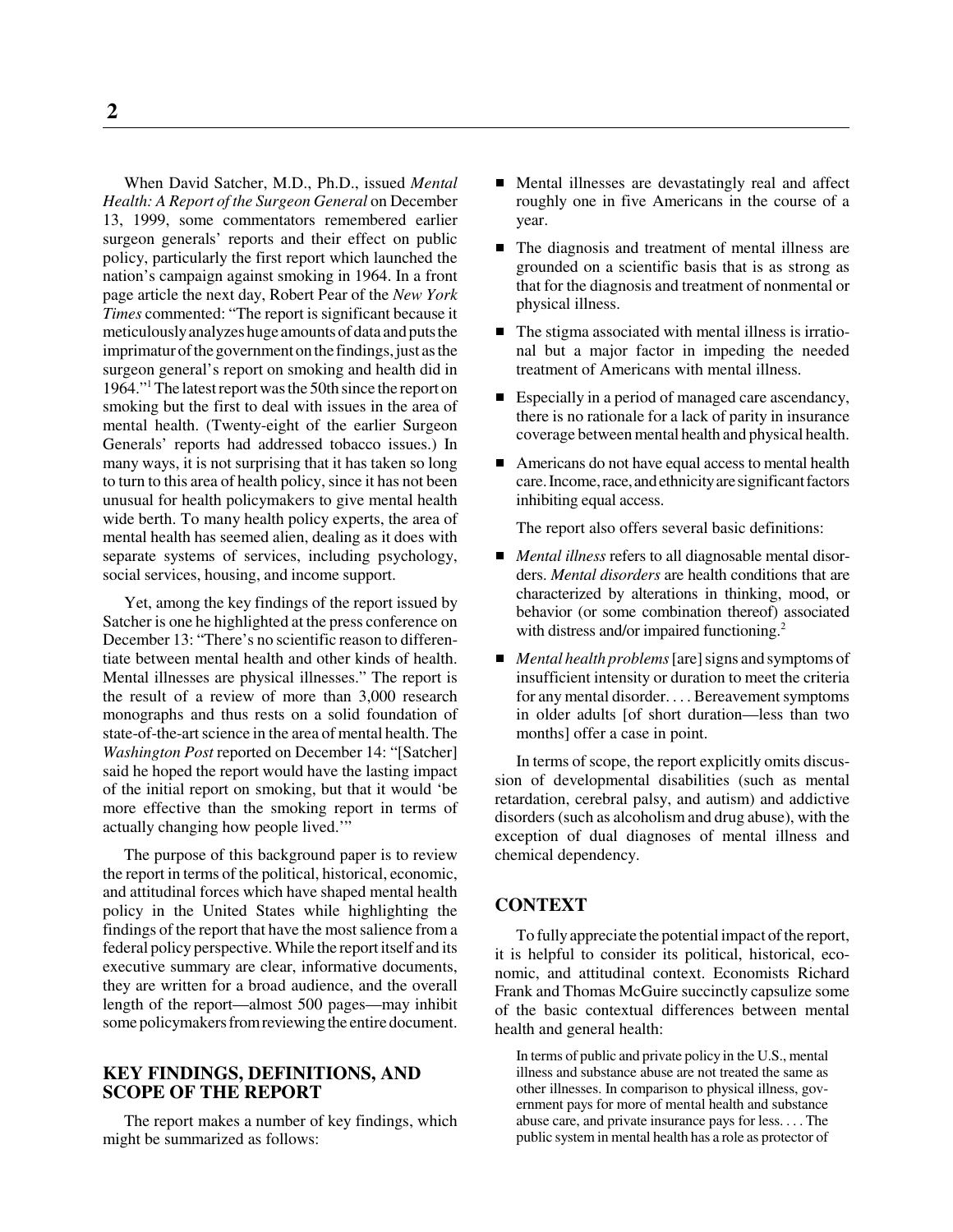public safety. When efforts have been made to reform the health sector in the U.S., mental health and substance abuse are usually handled separately.<sup>3</sup>

#### **Widespread Skepticism about Intervention**

A major reason that mental health policymaking is often segregated from health policymaking is a basic skepticism about whether mental health interventions have any effect—or, if they have an effect, whether it is positive and cost-efficient. In his book on the history of the treatment of people with mental illness in America, Gerald Grob points out: "The prevailing image was that psychiatric therapies were distinctly inferior to those employed in general practice. That therapeutics in general medical practice were no different from those in psychiatry was all but ignored."4 Popular caricatures of people with mental illness and the treatment they receive, typified by Woody Allen's ridicule of his lengthy time in psychotherapy, only reinforce this attitude.

At least part of the reason for the skepticism about how wisely funds are invested in various mental health therapies is a sense that some portion of those receiving such therapies do not in fact need them but are, at worst, what is popularly characterized as "the worried well," people coping with the "normal" stresses of everyday life.

#### **Insurance Practices**

The report itself comments on the way this skepticism affects insurance coverage of mental illness:

Private health insurance is generally more restrictive in coverage of mental illness than in coverage for somatic illness. This was motivated by several concerns. Insurers feared that coverage of mental health services would result in high costs associated with long-term and intensive psychotherapy and extended hospital stays. They were also reluctant to pay for long-term, often custodial, hospital stays that were guaranteed by the public mental health system, the provider of "catastrophic care."

Two terms—*moral hazard* and *adverse selection*—are frequently applied to describe the special fears of insurers about covering mental illnesses. Moral hazard describes a situation in which consumers' demand for a good is highly sensitive to the price they confront; in other words, in health coverage, the lower the consumer's out-of-pocket cost, the more of the good will be consumed. It is generally accepted that demand for mental health services—especially outpatient mental health services—is more price-sensitive than demand for other health services.

Adverse selection describes the apprehension of insurers that if they offer generous, high-quality mental health coverage, they will draw a group of enrollees with a disproportionate amount of high-risk consumers —people with mental illness will naturally gravitate to the health plans that cover it best, it is theorized. Commenting on the probability of adverse selection, Frank and McGuire observe:

There is both direct and indirect evidence suggesting that the mentally ill and substance abuse users [sic] are associated with higher levels of health care spending and that they systematically select health plans that offer more generous coverage for behavioral health treatment.<sup>5</sup>

In some ways, the very use of such negative terminology—moral hazard and adverse selection gives a negative overtone to policy discussions in this area. Bruce Vladeck and his former HCFA colleagues make this point when they comment:

Even the language in which policymakers characterize the effects of coverage betray a fundamental bias against the population for whom aid is provided. . . . Offer a benefit, and a moral hazard exists that some unworthy will advance to claim it. When the political culture accepts a disability paradigm grounded in a false conception of benefits users as unworthy or immoral, it is difficult to see how the problem can be impartially studied, let alone resolved.<sup>6</sup>

The point they make also seems applicable to the term "adverse selection."

Historically, especially in a fee-for-service context, insurers have pursued a number of strategies to protect themselves from what they see as the threat of potentially open-ended mental health expenditures. For one thing, they have applied a number of seemingly arbitrary limits to mental health benefits, such as number of days of inpatient treatment, number of outpatient visits, aggregate yearly and lifetime limits on insurance outlays, and high deductibles and copayments. Removing such limits, which are seldom applied to coverage for non–mental health benefits, has been the prime rationale for the parity legislation which has now been enacted in nearly 30 states as well as at the federal level through the Mental Health Parity Act of 1996 (P.L. 104-204).<sup>7</sup>

There is growing evidence that such limits, which have always been seen as a rather "blunt instrument," are increasingly outmoded, as more and more Americans receive their mental health coverage through managed care arrangements. As the report points out: "In 1999, almost 177 million Americans with health insurance (72 percent) were enrolled in managed behavioral health organizations [MBHOs]." The MBHOs offer specialized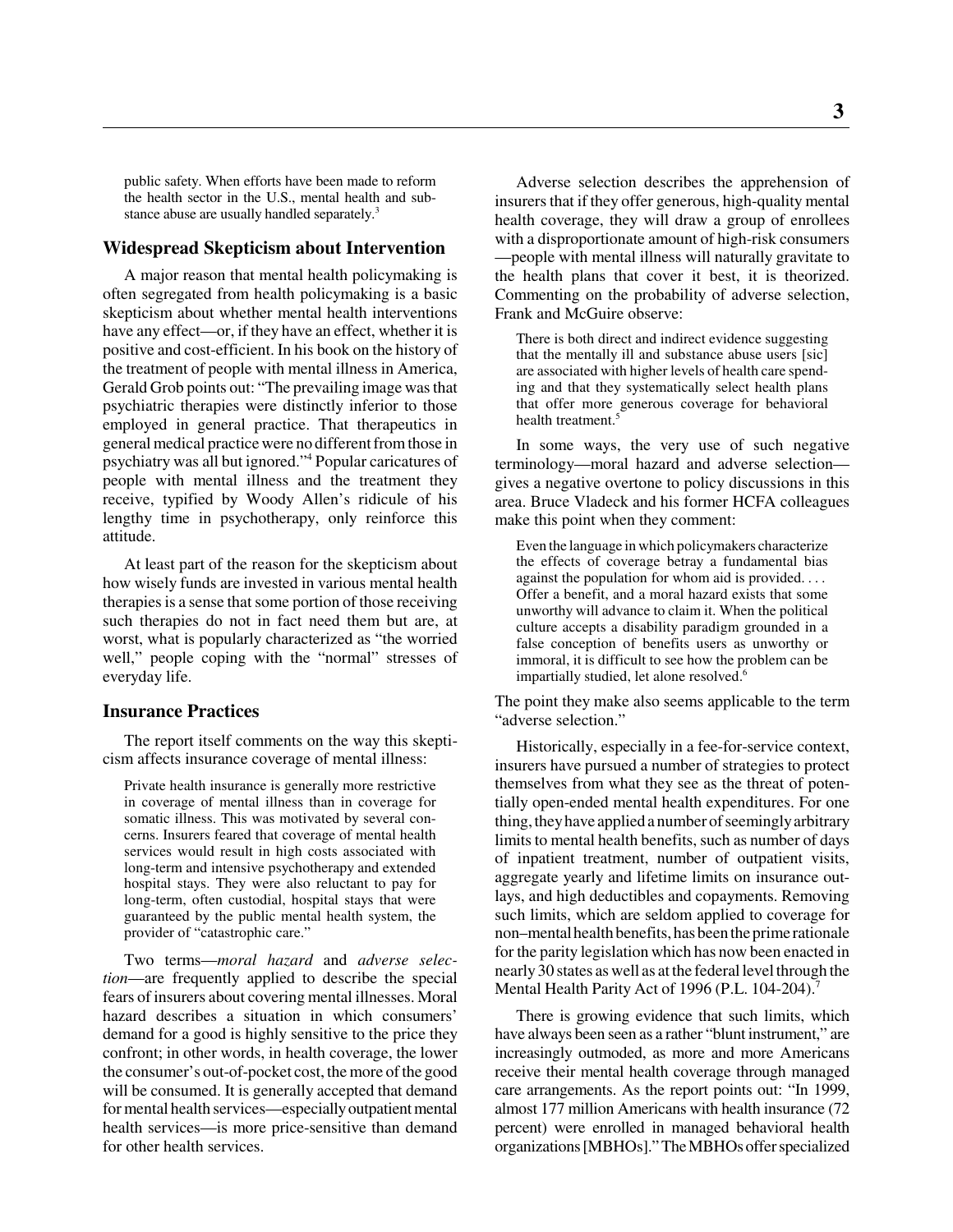coverage only for mental health and substance abuse, allowing them to manage benefits in these areas very rigorously. The 72 percent figure excludes other Americans who may be enrolled in managed care arrangements in which behavioral health was still managed by a general-purpose health maintenance organization (HMO) or preferred provider organization (PPO).

Under any managed care arrangement, the need for such limits on visits, days, and expenditures is obviated by the opportunity to make individual, case-by-case decisions on medical necessity, including whether coverage of a benefit is appropriate for an individual and, if so, what type and quantity of the benefit are covered. While the apparent need for limits on benefits in managed care contracts seems to have disappeared, they persist, especially in states without parity laws.<sup>8</sup> Where they do, they reflect in part a continued mind-set that mental health benefits warrant restrictions that other benefits do not.

### **Third-Party Reimbursement for Mental Health: Public versus Private**

Private insurance plays a smaller role in reimbursing behavioral health care costs than in all of health care reimbursement—funding about 26 percent of mental health and substance abuse costs in comparison to 31 percent of total health costs.<sup>9</sup> Ohio Mental Health Director Michael Hogan recently observed:

Behavioral disorders remain essentially the only set of health problems for which state and local governments finance and manage a specialty treatment system.... The public mental health system is the only substantial, disease-specific treatment system in existence today. . . . States remain the largest single payer for mental health care, if states' contributions to Medicaid are considered. . Public spending covered 53 percent of all mental health treatment costs. Private insurance payments . . . covered only about a quarter of costs.<sup>10</sup>

It is widely believed that the very existence of this separate public system provides both employers and insurers a ready excuse for offering people with private insurance only limited coverage for mental health benefits. The report concludes:

Existence of the public sector as a guarantor of "catastrophic care" for the uninsured and underinsured allowed the private sector to avoid financial risk and focus on acute care of less impaired individuals, most of whom received health insurance benefits through their employer.

Table 1 presents a comparison of the sources of payment for services provided by the mental health/substance abuse sector with those provided by the health system as a whole in the United States in 1996. As the report

indicates, the public system plays a residual or safety net role in covering mental health expenses: "The public sector serves particularly those individuals who have no health insurance, those who have insurance but no mental health coverage, and those who exhaust limited mental health benefits in their health insurance."

# **TABLE 1**

# **Comparison of U.S. Spending on Mental Health and Substance Abuse Services with Spending on All Health Care, by Source of Payment, 1996** (in percent)

|                       | <b>Mental Health/</b><br><b>Substance Abuse</b> | All Health |
|-----------------------|-------------------------------------------------|------------|
| <b>Private Payers</b> |                                                 |            |
| Private insurance     | 25.8                                            | 31.0       |
| Out-of-pocket         | 15.1                                            | 18.2       |
| Other private         | 2.8                                             | 3.4        |
| Total private         | 43.7                                            | 52.5       |
| <b>Public Payers</b>  |                                                 |            |
| Medicaid*             | 18.9                                            | 14.8       |
| Medicare              | 14.0                                            | 21.0       |
| Other federal**       | 4.0                                             | 4.4        |
| Other state/local     | 19.4                                            | 7.3        |
| Total public          | 56.3                                            | 47.5       |
| TOTAL                 | 100.0                                           | 100.0      |

*Note: Percentages may not total 100 due to rounding.*

*\*Includes both federal and state Medicaid expenditures.*

*\*\*Includes Veterans Administration, Department of Defense, federal block grants.*

*Source: David McKusick, Tami L. Mark, Edward King, Rick Harwood, Jeffrey A. Buck, Joan Dilonardo, and James S. Genuardi, "Spending for Mental Health and Substance Abuse Treatment 1996,"* Health Affairs, *17, no. 5 (September/ October1998): 147-157.*

# **Federalism and Mental Health Policy**

While the role of the federal government in mental health policy throughout American history has been subordinate to that of the states, federal participation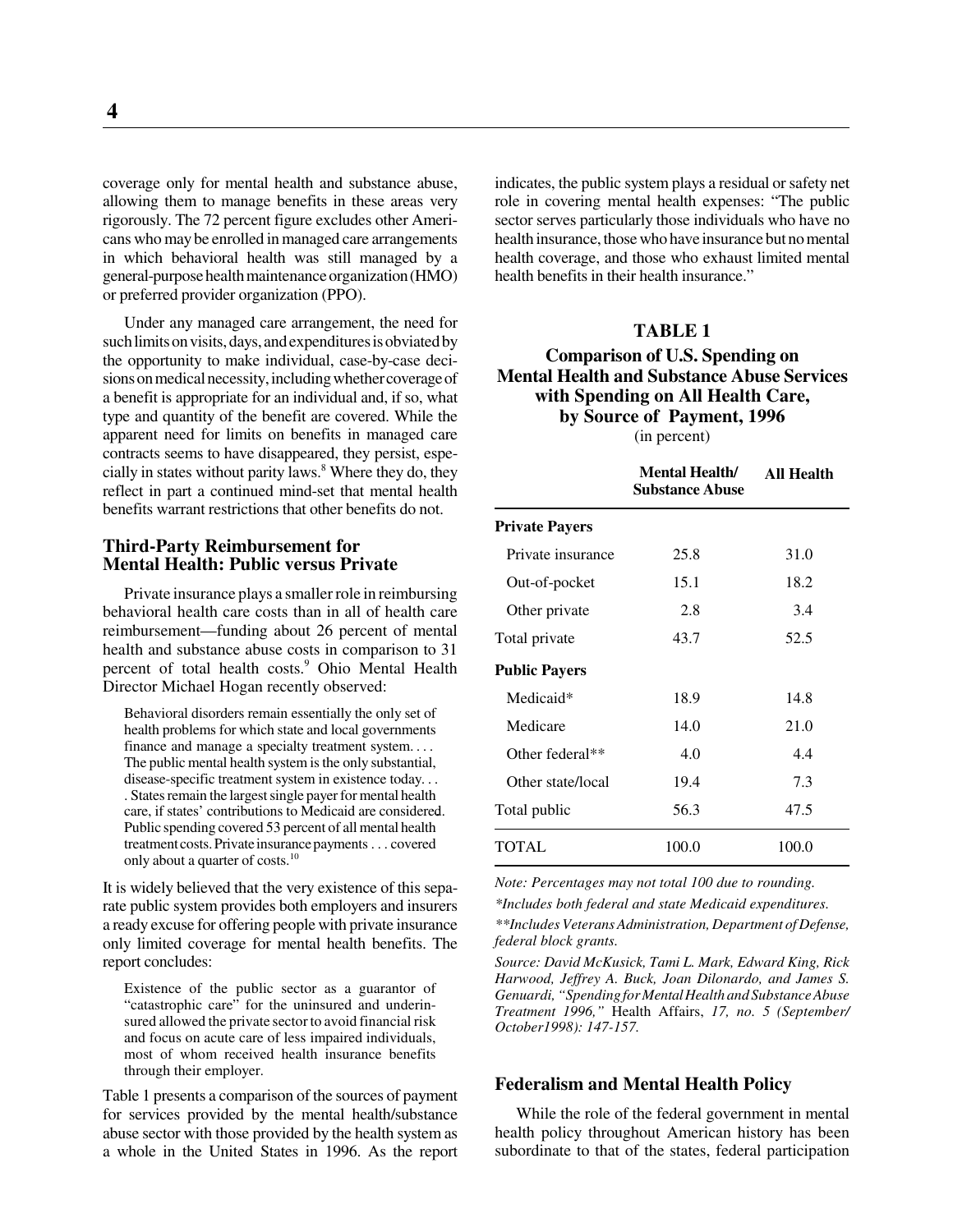changed dramatically with the enactment of the Community Mental Health Centers Acts in 1963 and 1965 and the amendments to the Social Security Act of 1965, which created Medicaid and Medicare. The report points out:

Since the mid-1960s . . . the role of the Federal government has increased. In addition to Medicare and Medicaid, the Federal government funds special programs for adults with serious mental illness and children with serious emotional disability. Although small in relation to state and local funding, these federal programs provide additional resources. They include the Community Mental Health Block Grant, Community Support programs, the PATH program for people with mental illness who are homeless, the Knowledge Development and Application Program, and the Comprehensive Community Mental Health Services for Children and Their Families Program.

As shown in Table 1, however, Medicare and Medicaid are the dominant forces in federal behavioral health spending, accounting for about eight times the share provided by the federal programs which are more targeted to behavioral health problems. (Medicaid expenditures include state matching funds, which account for about 43 percent of total Medicaid spending.)

From the outset, both Medicaid and Medicare included provisions that were designed to prevent the states from utilizing either program as a means of subsidizing what had previously been exclusively statelocal fiscal responsibilities for mental health services, particularly in state mental hospitals (where reimbursement was governed by what these federal entitlement programs called exclusions for "institutions for mental disease" [IMDs]). But both programs were far less restrictive in terms of coverage outside of institutional boundaries. As Vladeck and his colleagues point out:

State mental hospitals were the mainstay of mental health care in the years before the enactment of the Medicare and Medicaid programs, and both programs had features designed to avoid paying for care in these settings. . . . However, a gradual shift in the location of mental health care from the states to the federal government began in the 1960s and 1970s with deinstitutionalization. Consequently, federal programs have become increasingly important for chronically mentally ill populations, first by default, as deinstitutionalization proceeded, and then with the expansion of entitlements to include SSI [Supplemental Security Income] and Medicaid benefits. This "Medicaidization" of mental health, and the perception of a need to level the playing field by expanding mental health services, is forcing consideration of how policy should respond to mental illness.<sup>11</sup>

Medicaid coverage in the community offered a special stimulus to deinstitutionalization insofar as Title XIX offered coverage for the following services:

- Nursing home care for elderly and chronically ill patients, regardless of their diagnosis. (This led to the transfer of large numbers of elderly mental hospital patients to nursing homes.)
- **Inpatient psychiatric services in general community** hospitals. (Especially for patients with acute mental illness, this led to a shift of locale of treatment from state mental hospitals, as more and more general hospitals created psychiatric units. By 1983, twothirds of episodes of mental illness were treated in general hospitals.)
- Rehabilitative services provided outside special psychiatric settings.

While Medicaid reimbursed many of the medical expenses of former mental patients living in the community, the Federal Supplemental Security Income (SSI) and Social Security Disability Insurance (SSDI) programs paid for their essential living expenses such as room and board. States have no financial obligation for sharing in the costs of SSDI payments, although they have the option of supplementing SSI grants.

# **Cost-Shifting among Payers**

With all of these separate funding streams and payers, it is not surprising that there is considerable effort to shift costs across the mental health system. Frank and McGuire describe mental health policy as a "cascading cost-shifting game" in which each of "the players across levels and within levels of the game makes choices subject to rules set at a higher level."12 In a recent article in *Health Affairs*, David Mechanic and Donna McAlpine of Rutgers University suggest the implications of this cost-shifting for public mental health policy: "Behavioral health care is an area in which it is relatively easy to shift costs and responsibilities to other sectors, so boundaries have to be made clear and transparent to monitoring efforts."13

#### **Obstacles to Access**

In his preface to the report, Satcher makes a striking statement: "Even more than other areas of health and medicine, the mental health field is plagued by disparities in the availability of and access to its services." This is a telling observation in the context of 44 million Americans who lack any health insurance and countless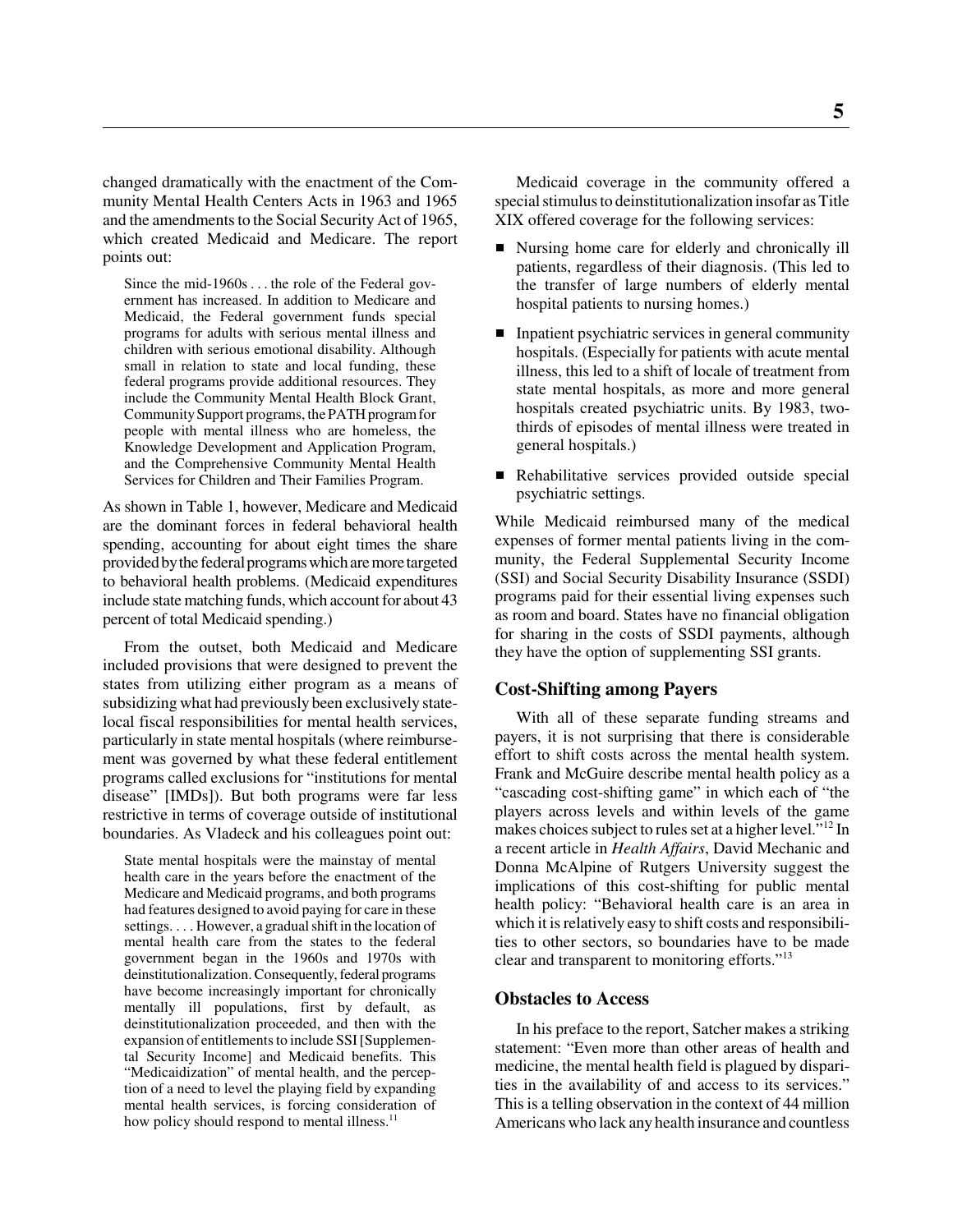others who are underinsured. As pointed out above, the report notes that nearly half of Americans with a severe mental illness do not seek treatment and that almost two-thirds of those with a diagnosable mental disorder fail to seek treatment.

The report goes on to identify a number of major obstacles to needed mental health services, including the following:

- Concerns about cost—obviously linked to inadequate third-party coverage.
- Worry about stigma and public attitudes toward mental illness.
- **Minimization of the mental illness or disorder,** sometimes linked to a belief that the problem will resolve itself.
- Lack of sensitivity to racial, ethnic, and other minorities on the part of a mental health delivery system which is dominated by white, Anglo providers offering care based almost exclusively on a model of their own racial group's needs.

### **Stigma and Popular Attitudes toward Mental Illness**

The increase of knowledge about mental illness might have been expected to dispel the stigma associated with it in recent years, but the report notes that stigma has actually increased over the past 40 years: "Why is stigma so strong despite better public understanding of mental illness? The answer appears to be fear of violence; people with mental illness, especially those with psychosis, are perceived to be more violent than in the past." The report indicates that a series of surveys found that "selective media reporting reinforced the public's stereotypes linking violence and mental illness and encouraged people to distance themselves from those with mental disorders." The cases of Andrew Goldstein, who pushed Kendra Webdale under the wheels of an oncoming New York subway train; Russell Weston, Jr., who shot and killed two U.S. Capitol policemen; and the two teenaged boys who shot members of the Columbine High School community in Colorado before taking their own lives are recent examples of such intense media attention.

The forces of deinstitutionalization, which have reduced mental hospital populations and increased the number of people who might formerly have been institutionalized but are either receiving community treatment or are homeless, have obviously increased public awareness of people with mental illness. The

examples the public sees sometimes engage in bizarre or threatening behavior, increasing both public discomfort and stigma. Stigmatization of mental illness prohibits all but a few public figures from disclosing their mental illness in an attempt to educate the public reporter Mike Wallace, author William Styron, and actress Patty Duke are among the few who have disclosed their conditions. It is perhaps noteworthy that none is a politician and that the politicians who are leaders in fighting for the rights of people with mental illness are typically those with relatives with mental illness—not consumers themselves.

The report responds to public fears of violence from people with mental illness as follows:

The greatest risk of violence is from those who have dual diagnoses, i.e., individuals who have a mental disorder as well as a substance abuse disorder. There is a small elevation in risk of violence from individuals with severe mental disorder (e.g., psychosis), especially if they are noncompliant with their medication. Yet the risk of violence is much less for a stranger than a family member or person who is known to the person with mental illness. *In fact, there is very little risk of violence or harm from casual contact with an individual who has a mental disorder. . . .* To put this all in perspective, the overall contribution of mental disorders to the total level of violence in society is exceptionally small.

Nonetheless, the report underscores the adverse effects of stigma on individual consumers: "Powerful and pervasive, stigma prevents people from acknowledging their own mental health problems, much less disclosing them to others."

# **Deinstitutionalization and the Shift to Community-Based Services**

The world of mental health treatment has changed dramatically in the last half century. In the mid-1950s, state mental hospital populations peaked at over 500,000 patients and a relatively small percentage of people were being treated for mental illness in community-based settings. The succeeding decades brought remarkable advances in psychopharmacology, community-based services, and—perhaps most importantly—federal funding, especially through the Medicaid program, all of which contributed to a shift towards community-based placements and the reduction in state mental hospital censuses—and, in many cases, the outright closure of such hospitals. The work of advocates as well as numerous court rulings have also added to the pressures in favor of deinstitutionalization.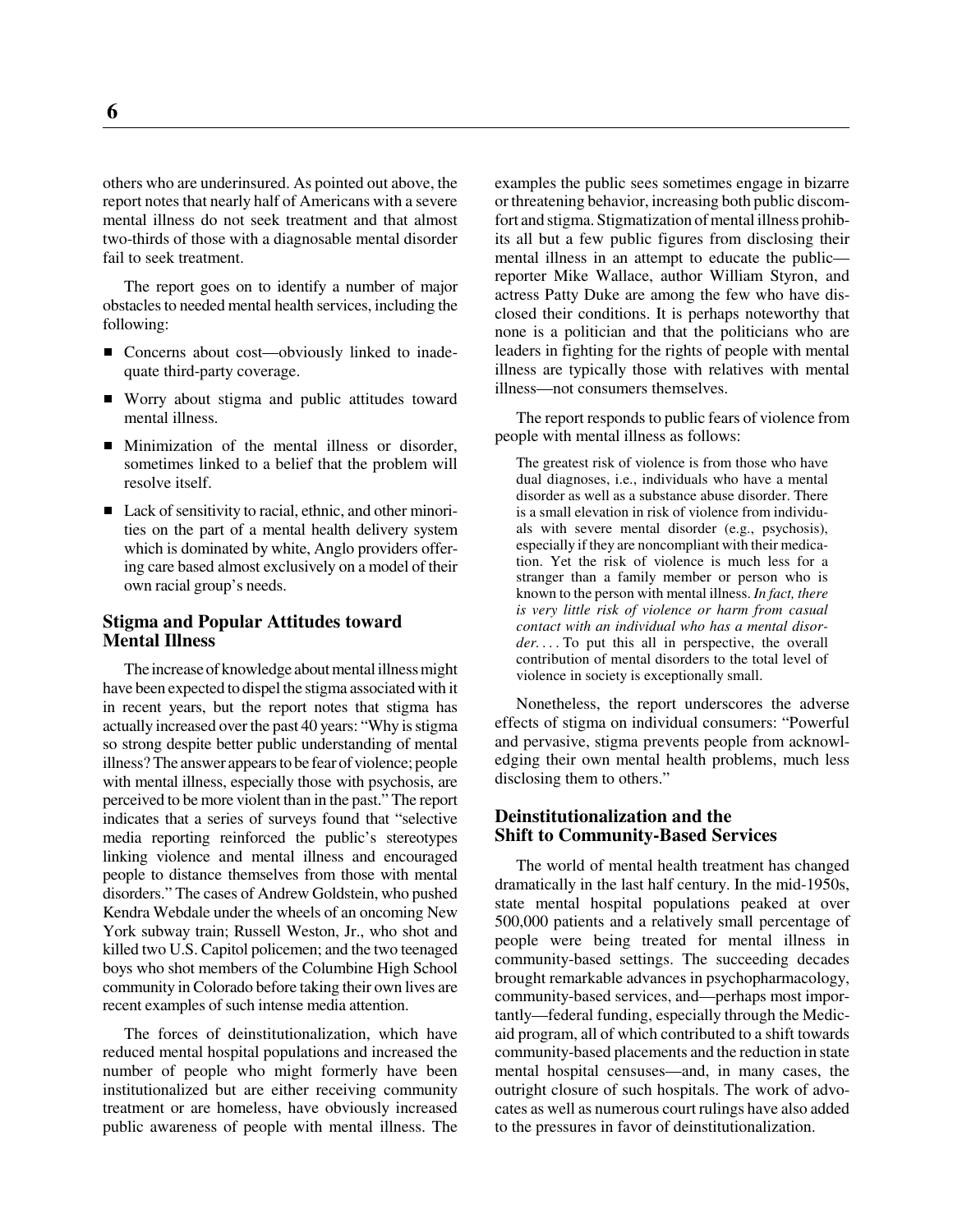The changes were rapid and dramatic. In 1955, 77.4 percent of all patient care episodes were attended to in inpatient settings and 22.6 percent on an outpatient basis. In 1968, following a substantial expansion of outpatient services, the percentages had shifted to 47.3 inpatient and 52.7 outpatient. From 1955 to 1970, the census of public mental hospitals dropped from 558,922 to 337,619, while admissions rose from 178,003 to 384,511 annually. (Obviously, length of stay declined sharply over the period.) $14$  The report notes that the current inpatient population has dropped to less than 100,000.

The report puts these developments in an important historical and social welfare policy context:

The dual policies of community care and deinstitutionalization . . . were implemented without evidence of effectiveness of treatments and without a social welfare system attuned to the needs of hundreds of thousands of individuals with disabling mental illness. . . . Many discharged mental patients found themselves in welfare and criminal justice institutions, as had their predecessors in earlier eras; some became homeless or lived in regimented residential (e.g., board and care) settings in the community.

One of the primary problems encountered in deinstitutionalizing the massive number of people who left the state hospitals, while at the same time preventing the institutionalization of many who would have been hospitalized under prior policies, was that generic social welfare programs were ill-prepared to respond to this new demand. Many social services agencies had limited experience or expertise in assisting people with mental illness—and few had large enough budgets to accommodate a new population needing services.

As public mental health policy moved toward community treatment, basic differences between mental health and other health care became apparent. Mental health programs for people with severe and persistent illness necessarily had to encompass an array of services typically thought extraneous to health care, including housing, income support, protective services, and, where appropriate, vocational rehabilitation and other employment services.

#### **Mental Health's Shrinking Portion of the National Health Care Accounts**

In recent years, the fraction of national health expenditures going to mental health has been declining. The report indicates that between 1986 and 1996, when health care spending was growing by more than 8 percent, mental health spending grew by about by 1 percent less. This decline is not in itself reason for

concern. No one claims to have established any normative figures for how much health care spending ought to go for mental health.

Yet there is evidence that mental health expenditures have been brought under rigorous managed care controls to an extent which has not been true of other health expenditures. This development has raised some concerns about quality. As Mechanic and McAlpine observe:

There are indications that reductions in the intensity of care may have gone too far. . . . For every day of reduced [inpatient] stay, the odds of readmission within sixty days increased by 3.1 percent.... For those with large reductions (ten or more days), the risk of readmission within sixty days was 37 percent higher than for patients whose days of care were not reduced.

Viewed from the context of a single employer, this policy may indeed be "penny wise and pound foolish," in that the savings generated from mental health expenditure reductions may be leading to increases in other health care spending. From their recent study of a large corporation that reduced mental health service use as a result of cost containment efforts, Robert Rosenheck of the Yale University School of Medicine and his colleagues conclude:

Savings in mental health services were fully offset by increased use of other services and lost workdays. . . . Perhaps the most important implication of this study is that reductions in use of mental health services can be associated with compensatory increases in use of medical services and may adversely affect the functional and health status of patients, with no savings to payers . . . If reducing mental health care is associated with increased medical service use and cost, it may be inferred that use of mental health services prior to these reductions was restraining such costs.15

These findings only seem to underscore the validity of the report's repeated message that mental health and physical health are inextricably linked.

# **PURPOSES SERVED BY THE REPORT**

# **Translating Science into Laypeople's Language**

Certainly, the basic purpose of the report is educating the public and the policymaking process about the realities of mental health and mental illness. It accomplishes this mission primarily by conveying the findings of a large number of scientific and social scientific studies in language that is understandable by the lay public.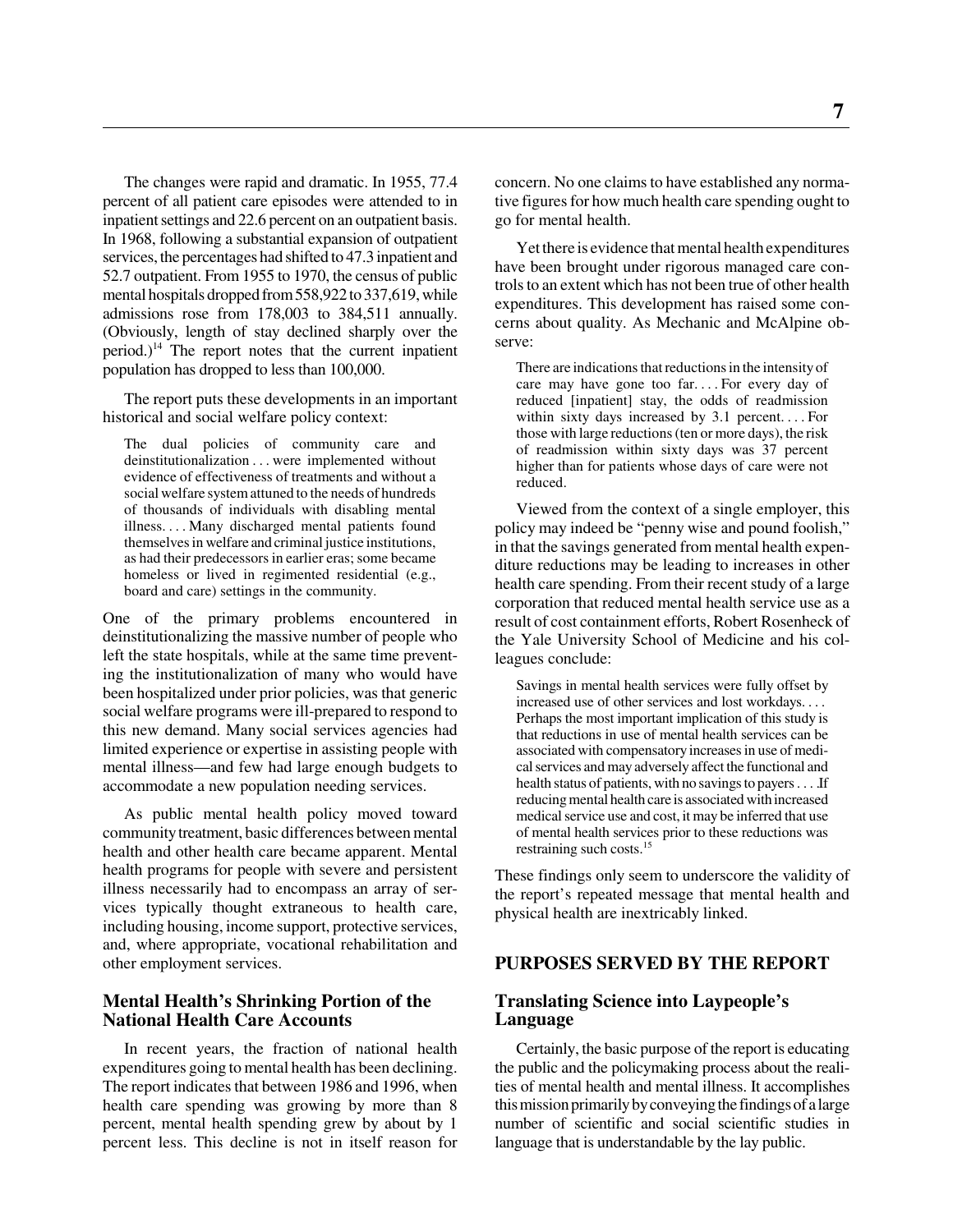To take but a single example, the report addresses the lack of public understanding of the incapacitating nature of serious mental illness. It does this first by confirming that serious mental illnesses are indeed debilitating:

The fact that many, if not most, people have experienced mental health problems that mimic or even match some of the symptoms of diagnosable mental disorder tends, ironically, to prompt many people to underestimate the painful, disabling nature of severe mental illness. In fact, schizophrenia, mood disorders such as major depression and bipolar illness, and anxiety often are devastating conditions.

The report goes on to call attention to a study which compares several psychiatric diagnoses to more familiar physical diagnoses, using the framework of Disability Adjusted Life Years (DALYs):

The measure of disease burden used in [the Global Burden of Disease study], called Disability Adjusted Life Years (DALYs), allows comparison of the burden of disease across many different disease conditions. DALYs account for lost years of healthy life regardless of whether the years were lost to premature death or disability. For example, major depression is equivalent in burden to blindness or paraplegia, whereas active psychosis seen in schizophrenia is equal in disability burden to quadriplegia.

The report also cites findings with immediate policy relevance. For example, it reports on a study that found that 51 percent of older people who committed suicide saw their physician within a period 30 days prior to taking their own life. Given the disproportionately high suicide rate among the elderly—especially older men—the implication seems obvious: if nonpsychiatric physicians were trained to identify suicidal indications among older patients, they might intervene to prevent a significant number of suicides.

#### **Eradicating Stigma and Popular Biases**

At the press conference at which the report was released, Tipper Gore called mental illness "the last great stigma of the twentieth century." The same evening, in a televised interview with Gwen Ifill of public television's "NewsHour with Jim Lehrer," Satcher elaborated:

That's our first charge . . . to really see if we can change the environment so that people feel comfortable. . . . If a person has a cardiovascular disease or diabetes, they're not embarrassed to seek care, but so often in this country if people have mental illness, they're embarrassed. Families are embarrassed. You can't change that unless you change the level of awareness . . . and change the attitudes of the American people.

I think one of the reasons there's so much stigma surrounding mental illness is . . . there are a lot of people who just don't believe that mental illnesses are real. . . . This report shows the science that says that the bases of mental illness are chemical changes in the brain and, therefore, physical changes, changes in the basic cells of the brain.

Satcher's observations call to mind a controversial comment about suicide made by Minnesota Governor Jessie Ventura in an interview published in the November 1999 issue of *Playboy*:

I've seen too many people fight for their lives. I have no respect for anyone who would kill himself. If you're a feeble, weak-minded person to begin with, I don't have time for you. . . . I don't have sympathy is what my feelings are on suicide. . . . To me it's something that doesn't have to happen if people take a positive attitude on life like I do.

Ventura was apparently unaware when he made this comment that 90 to 95 percent of suicides are associated with one of several major mental illnesses—depression, manic-depressive disorder, schizophrenia, drug and alcohol abuse, and personality disorders. The report is full of scientific evidence to counter such attitudes.

# **Affirming the Efficacy of Treatment**

In the executive summary, the report points out: "Increasingly effective treatments for mental disorders promise to be the most effective antidote to stigma." It then goes on to state two major conclusions:

- $\blacksquare$  The efficacy of mental health treatments is well documented.
- A range of treatments exists for most mental disorders.

It would appear that at least some of the reason for skepticism about the effectiveness of mental health interventions is attributable to unrealistic attitudes towards the results produced by somatic—that is, nonpsychiatric—medicine. National Institute of Mental Health Director Steven Hyman and his associate Grayson Norquist commented in a recent *Health Affairs* article:

From a policy perspective, the decision to provide services often comes down to perceived use of limited resources to provide care for those illnesses that have the greatest impact on public health. Yet it is interesting to note that in general medicine there is no lack of coverage for illnesses that have only temporary and mild disability and no effective treatments (such as viral upper respiratory tract infections) or for which treatments have low efficacy (such as pancreatic cancer). In many cases, diagnosable, highly disabling, and highly treatable mental disorders have received far fewer resources.<sup>16</sup>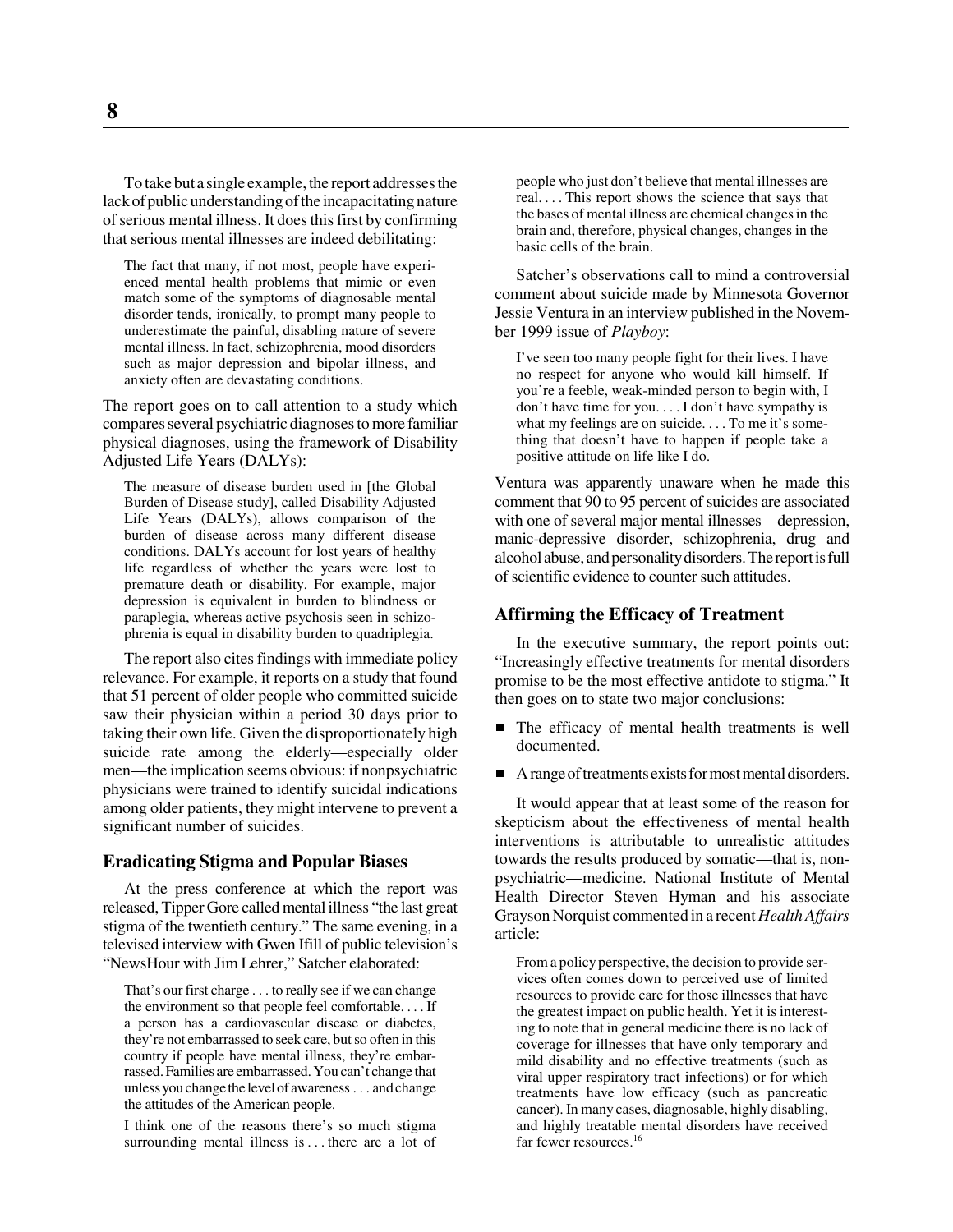In a similar vein, the report comments:

The thresholds of mental illness have . . . been set by convention, but the fact is that this gray zone is no different from any other area of medicine. Ten years ago, a serum cholesterol of 200 was considered normal. Today, the same number alarms some physicians and may lead to treatment. Perhaps every adult in the United States has some atherosclerosis [arterial occlusion, popularly called "hardening of the arteries"], but at what point does this move along a continuum from normal into the realm of illness? Ultimately, the dividing line has to do with severity of symptoms, duration, and functional impairment.

When it comes to diagnostic categories as opposed to thresholds, however, the report is even less ambiguous: "Diagnoses of mental disorders made using specific criteria are as reliable as those for general medical disorders." It describes the DSM-IV (the Diagnostic and Statistical Manual of Mental Disorders, Fourth Edition), published by the American Psychiatric Association and used across the country as the diagnostic system for mental illness, as "a unique approach to diagnosis by a professional field" and goes on to point out: "No other sphere of health care has created such an extensive compendium of all of its disorders with explicit diagnostic criteria."

At least part of the misunderstanding here may be linked to a conflation or confusion of acute and chronic conditions. Even with chronic somatic conditions, there is generally little hope for *cure*; often, the best that can be hoped for is *maintenance*—that is, preventing further deterioration. As noted above, many serious mental disorders are chronic. The report injects a note of realism in this regard:

Although psychiatric therapies can alleviate symptoms and permit individuals to live in the community, there is no "magic bullet" that will cure all cases of serious mental illness. Like cardiovascular, renal, and other chronic degenerative disorders, serious mental disorders require both therapy and management.

Just as medical science gives us little guidance on how to prevent chronic physical disease, it also sheds little light on how to prevent mental illness—especially chronic mental illness. Part of the reason is that we have been able to learn remarkably little about the etiology or origins of chronic illness in either the physical or mental health arenas. The report frankly concedes this limitation:

In the mental health field, progress in developing preventive interventions has been slow because, for most major mental disorders, there is insufficient understanding about etiology . . . and/or there is an inability to alter the *known* etiology of a particular disorder.

# **Emphasizing the Importance of Culturally Competent Services**

The failure of mental health interventions to take into consideration the unique features of all major ethnic and racial minorities, including African Americans, Hispanics, Asian Americans, and American Indians, is one of the major findings of the report: "The U.S. mental health system is not well equipped to meet the needs of racial and ethnic minority populations. Racial and ethnic minority groups are generally considered to be underserved by the mental health services system."

To remedy this, the report recommends a goal of "cultural competence," which it defines as follows:

To be culturally competent is to deliver treatment that is equally effective to all sociocultural groups. The treatments provided must not only be efficacious (based on clinical research), but also effective in community delivery. The delivery of effective treatments is complicated because most research on efficacy has been conducted on predominantly white populations.

Cultural competence is of special importance in mental health for a number of reasons, but one stands out. A disproportionate number of minority group members have household incomes below the federal poverty threshold. This means that they are at special risk both in terms of developing a mental disorder—people in the lowest socioeconomic strata are about two and one-half times more likely than those in the highest strata to have such a disorder—and in terms of experiencing difficulty in getting access to any treatment for that disorder.

To cite but a few examples, the report notes the following special characteristics of minority groups that need to be considered:

- One of the common idioms of distress is somatization, the expression of mental distress in terms of physical suffering. . . . Epidemiological studies have confirmed that there are relatively high rates of somatization among African Americans.
- Among Mexican-Americans and Asian Americans, relatively high rates of marriage and low rates of divorce, along with a greater tendency to live in extended family households, indicate an orientation toward family.
- Immigrant families with relatives who may be undocumented . . . are less likely to trust authorities for fear of being reported and having the family member deported.

The report also draws attention to the emerging body of research on ethnopsychopharmacology, a field which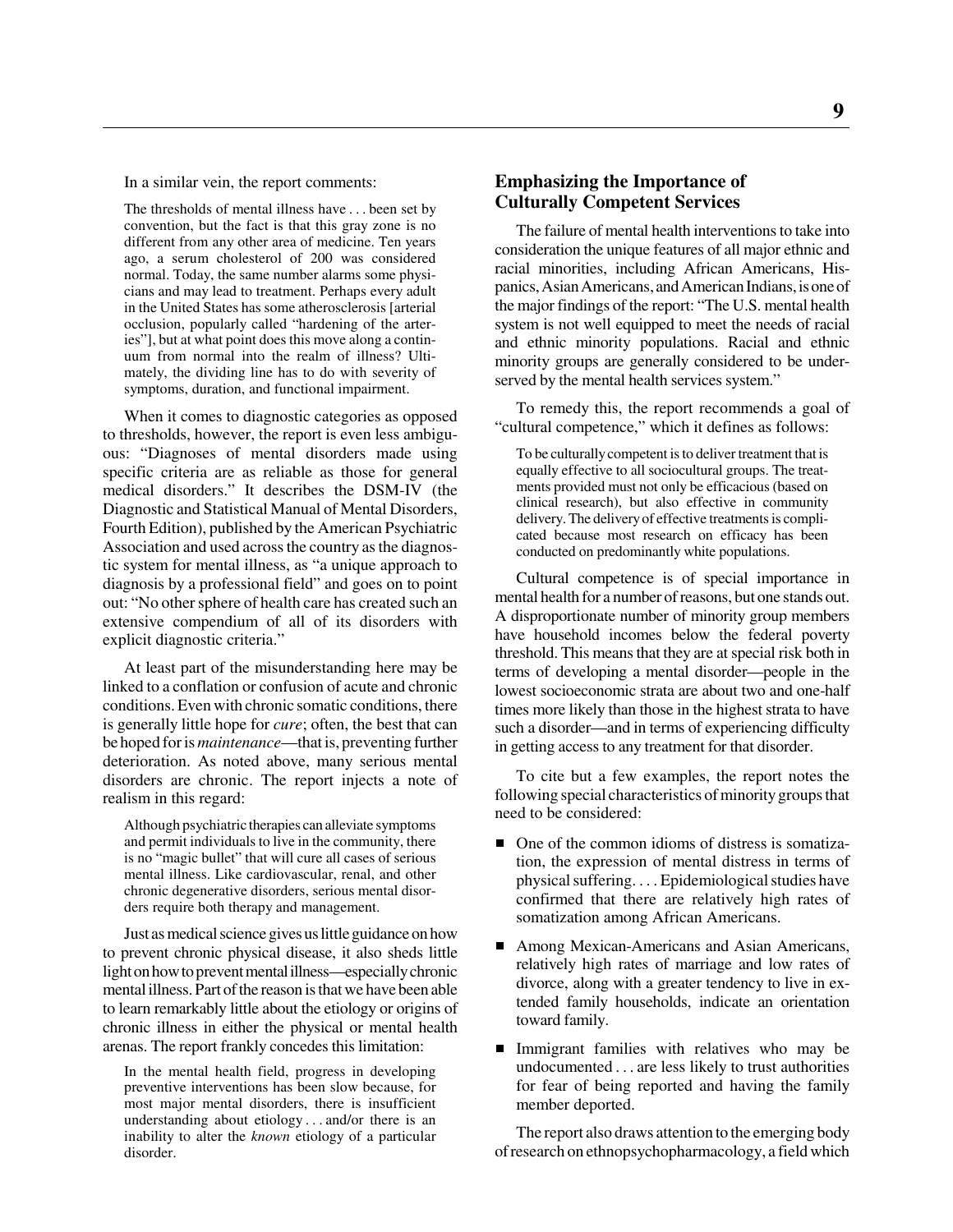investigates genetic and psychosocial differences which influence the effectiveness of courses of mental health pharmaceutical therapies among different racial and ethnic groups. With regard to psychosocial differences, the report points out that language barriers and other communications problems may hinder proper compliance with prescribed dosing. With respect to genetic differences, it notes:

There is wide racial and ethnic variation in drug metabolism . . . due to genetic variations in drug-metabolizing enzymes (which are responsible for breaking down drugs in the liver). . . . Since most of the ethnic variation comes in the form of inactivation or reduction in activity in the enzymes, the result is higher amounts of medication in the blood, triggering untoward side effects. For example, 33 percent of African Americans and 37 percent of Asians are slow metabolizers of several antipsychotic medications and antidepressants.

#### **Establishing an Agenda for Future Action**

In addition to addressing the areas of public education, stigma, communicating about effective treatments, and cultural competence just discussed, the report establishes five more agenda items for future action:

- *Continue to build the science base*—The report emphasizes the importance of "research that explores approaches for reducing risk factors and strengthening protective factors for the prevention of mental illness," important areas where the knowledge base is limited.
- *Ensure the supply of mental health services and providers*—Among the critical areas experiencing professional personnel shortages are services to children and adolescents as well as older people with serious mental illnesses. In addition, more specialists with expertise in cognitive-behavioral therapy and interpersonal therapy—two forms of psychotherapy of proven effectiveness for severe mental disorders—are urgently needed.
- *Ensure delivery of state-of-the-art treatments* Despite the established knowledge base about effective, community-based services, the report indicates that there is a pronounced gap between research and practice in many communities.
- *Facilitate entry into treatment*—The report speaks of the obligation of public and private agencies to facilitate entry into mental health care and treatment through the multiple "portals of entry," including primary health care, schools, and the child welfare system. It also voices concern about the "alarming number of children and adults with mental illness

[who] are in the criminal justice system inappropriately."

 *Reduce financial barriers to treatment*—While expressing general concern about the degree to which financial barriers impede access to needed treatment for mental illness, the report also declares without qualification: "Equality between mental health coverage and other health coverage—a concept known as parity—is an affordable and effective objective."

### **USING THE REPORT IN A PUBLIC POLICY CONTEXT**

In essence, the report offers policymakers a compendium of policy-relevant research to guide their decision making about coverage of mental health services. For the most part, it assiduously avoids making explicit policy recommendations, although many of the research findings it features all but seem to point in certain directions. As many observed when the report was released, its effects on policy will depend very much on the uses of which policymakers and advocates choose to make it.

### **ENDNOTES**

1. Robert Pear, "Mental Disorders Common, U.S. Says; Many Not Treated," *The New York Times*, December 13, 1999, 1.

2. The report distinguishes between *disorders* and *diseases* as follows:

Most mental health conditions are referred to as disorders, rather than diseases, because diagnosis rests on clinical criteria. The term "disease" is generally reserved for conditions with known pathology (detectable physical change). The term "disorder," on the other hand, is reserved for clusters of symptoms and signs associated with distress and disability (i.e., impairment of functioning), yet whose pathology and etiology are unknown.

3. Richard G. Frank and Thomas G. McGuire, *Economics and Mental Health*, NBER Working Paper Series: Working Paper 7052, National Bureau of Economic Research, Cambridge, Massachusetts, March 1999, 1.

4. Gerald N. Grob, *The Mad among Us: A History of the Care of America's Mentally Ill* (Cambridge, Mass.: Harvard University Press, 1994), 179.

5. Frank and McGuire, *Economics and Mental Health*, 49.